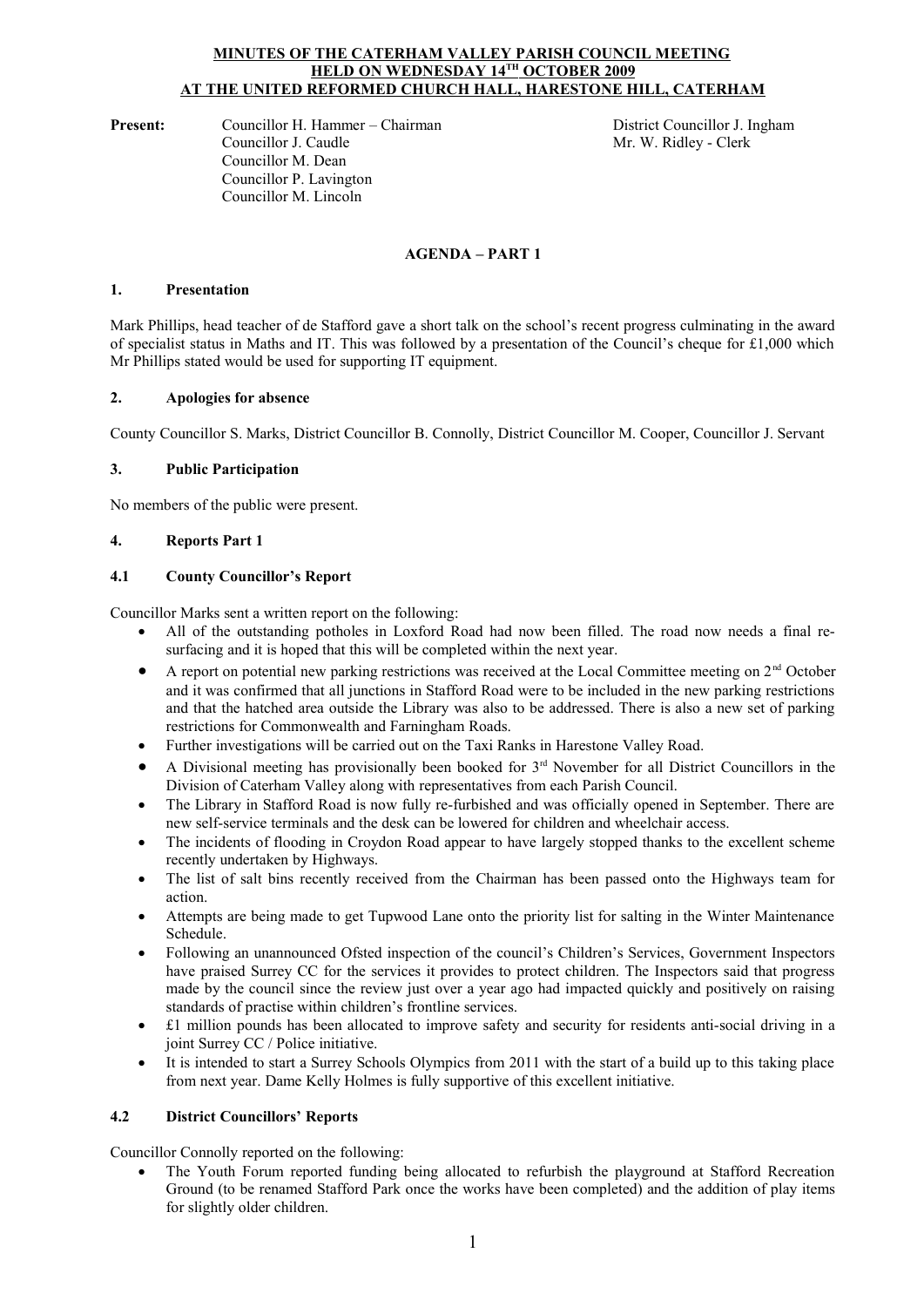- A sub-committee has been formed to look at raising more funds for other projects. The CR3 Soldiers suggested that permanent exercise equipment (such as that around the Fox on Coulsdon Common) could be placed in Stafford Park as an alternative to the MUGA.
- Potential sites for a youth shelter were being sought and Timberhill was suggested.
- The Marie Curie consultation document was in the process of being formalised.
- In the absence of the Curator on maternity leave, Kath McCarthy is acting as temporary Curator. Funds are being sought to improve the access at the museum and the Parish Council may be approached for a small contribution.
- At the last Planning Policy meeting, the Soper Hall and the funding stream for the Caterham Community Partnership were discussed. The aim is to keep the Soper Hall as a vital community asset to remain within community hands and to continue to be used as a venue/facility for the community.

Councillor Ingham reported on the following:

- Together with Councillors Caudle and Connolly she had attended a photo shoot in the Stafford Recreation Ground regarding the new Play Build equipment.
- Following the last communication with Tandridge DC regarding the graffiti on the Rose and Young building, it had been quickly painted over. Subsequent graffiti was also quickly removed. However the "rainforest" is still present and worsening. Bob Evans and John Lawrence had been contacted and their response was awaited.
- At the recent Licensing Committee meeting at Tandridge DC it was agreed that all changes to licensing regulations, however minor, would be communicated to the Councillors representing the Wards in a similar fashion to delegated Planning Applications.

Councillor Caudle reported on the following:

- She had attended the Citizen's Advice Bureau meeting.
- She had attended the photo shoot in Stafford Recreation Ground.

### **5. Planning**

### **5.1 Current Planning**

Cllr. Caudle declared a personal but not prejudicial interest in all the planning applications in that as a District Councillor she may comment if these applications came before the Development Control Committee. Any opinions she expressed at this stage were based on the evidence so far available and she would reconsider at the time any applications came before the Development Control Committee.

# **Application Acknowledged as Valid Monday 7th September – Friday 11th September**

| TA/2009/1062                                                                  | 14 Godstone Road<br>Change of use of $1st$ and $2nd$ floors from single residential unit to 2 x 1-bed flats.                      | Council had no comment |
|-------------------------------------------------------------------------------|-----------------------------------------------------------------------------------------------------------------------------------|------------------------|
| TA/2009/1072                                                                  | 16 Highfield Road<br>Demolition of dwelling. Erection of detached 2/3 storey 4 bed house.                                         | Council had no comment |
| TA/2009/1032/TPO                                                              | North Down Hospital, 46 Tupwood Lane<br>TPO 161 (T) – Fell 1 Lawson Cypress. Crown reduce 1 Sycamore by 30%.                      | Council had no comment |
|                                                                               | Applications Acknowledged as Valid Monday 14th September – Friday 18th September                                                  |                        |
| TA/2009/1058/TPO<br>Cupressus.                                                | 8 The Copse<br>TPO 99 (T) - Remove lower branches and layering stems from 1 Western Red Cedar. Reduce height of 1                 | Council had no comment |
| TA/20091060/TPO 1 Loxford Way<br>TPO 3 (C & W) – Fell 1 Beech and 3 Yew trees |                                                                                                                                   | Council had no comment |
| TA/2009/1100<br>under TA/2007/1531)                                           | 2 Tupwood Gardens<br>Erection of semi-detached dwelling and detached single garage. (Amendment to Plot 10 of development approved | Council had no comment |
| TA/2009/1103<br>Retention of single storey outbuilding.                       | 208 Burntwood Lane                                                                                                                | Council had no comment |
| TA/2009/1120<br>Retention of single storey side/rear extension.               | 8 Markville Gardens                                                                                                               | Council had no comment |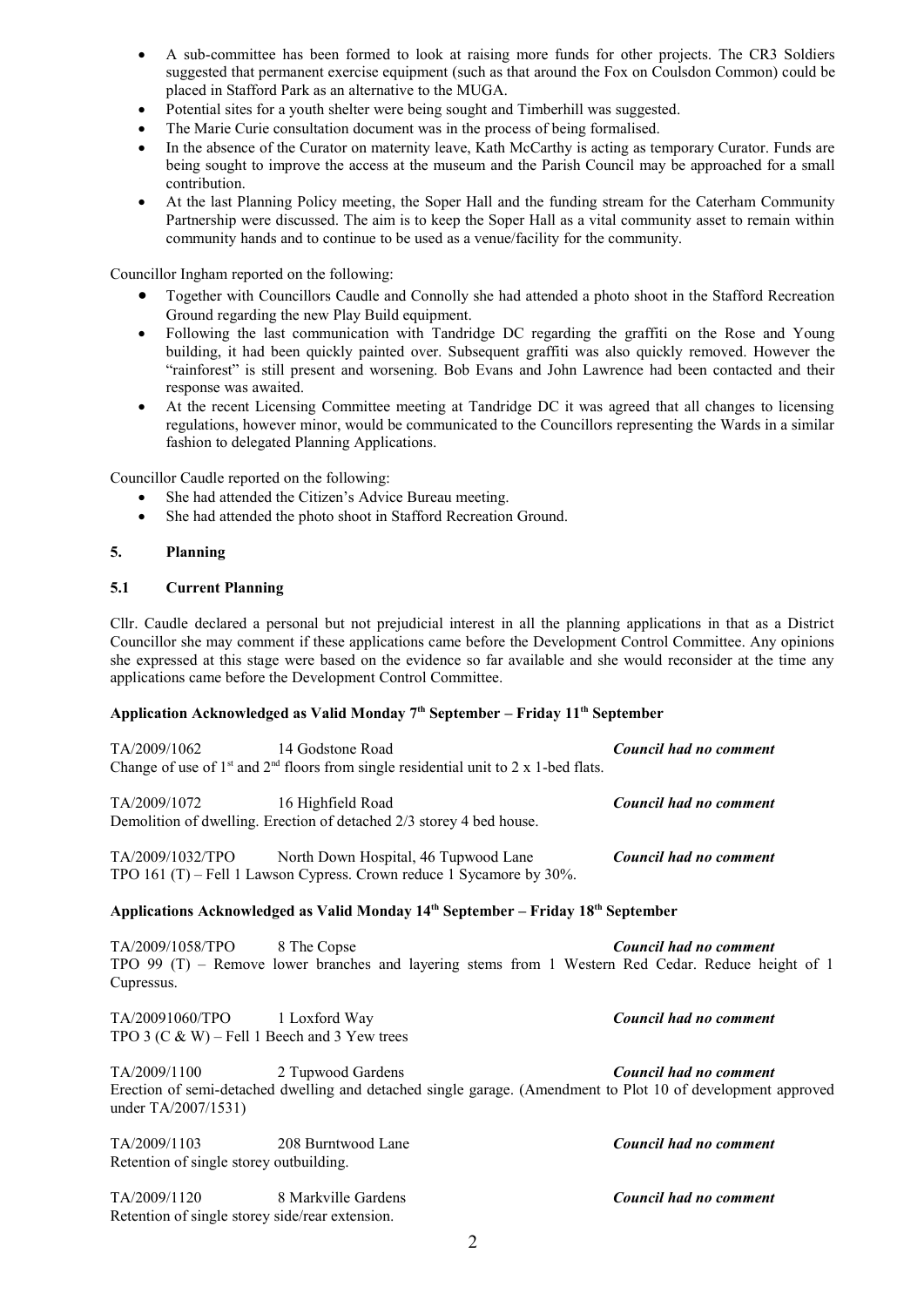| TA/2009/1057                                           | Underwood House, 110 Harestone Valley Road Council had no comment<br>Erection of front porch and staircase to rear elevation providing access from first floor to garden.                                                                                                                                                                                       |                               |
|--------------------------------------------------------|-----------------------------------------------------------------------------------------------------------------------------------------------------------------------------------------------------------------------------------------------------------------------------------------------------------------------------------------------------------------|-------------------------------|
|                                                        | Applications Acknowledged as Valid Monday 21 <sup>st</sup> September - Friday 25 <sup>th</sup> September                                                                                                                                                                                                                                                        |                               |
| TA/2009/1137<br>landscaping.                           | 7 & 8 Gaist Avenue<br>Demolition of 2 dwellings $\&$ 3 garages. Erection of 3 x 2-bed units with associated parking (7 spaces) and                                                                                                                                                                                                                              | Council had no comment        |
| TA/2009/1148                                           | Caterham School, Harestone Lane<br>Demolition of existing dwelling, garage and shed. Erection of 2-storey building with accommodation in roof<br>comprising 3 x 2 bed flats and associated parking.                                                                                                                                                             | Council had no comment        |
| TA/2009/1173                                           | 19 & 21 Clareville Road<br>Conversion of a single dwelling to two separate dwellings by subdividing the link room.                                                                                                                                                                                                                                              | Council had no comment        |
| TA/2009/1110/TPO                                       | 5 The Clares<br>TPO 1, 1995 $(T)$ – Reduce laterals of 1 Sycamore back to previous pruning points.                                                                                                                                                                                                                                                              | Council had no comment        |
|                                                        | Applications Acknowledged as Valid Monday 28 <sup>th</sup> September - Friday 2 <sup>nd</sup> October                                                                                                                                                                                                                                                           |                               |
| TA/2009/1169<br>Erection of detached double garage.    | 4 Dome Hill Peak                                                                                                                                                                                                                                                                                                                                                | Council had no comment        |
| TA/2009/721<br>raised terrace.                         | 12 Woodland Way<br>Erection of 3.8m high brick wall to rear of dwelling with 1.2m high block piers and timber railings above to provide                                                                                                                                                                                                                         | Council had no comment        |
|                                                        | Applications Acknowledged as Valid Monday 5 <sup>th</sup> October - Friday 9 <sup>th</sup> October                                                                                                                                                                                                                                                              |                               |
| TA/2009/1194                                           | 37 Dome Hill<br>Erection of single storey extension to rear elevation.                                                                                                                                                                                                                                                                                          | Council had no comment        |
| TA/2009/1033                                           | 10 Harestone Hill<br>Erection of dormer window to South East elevation.                                                                                                                                                                                                                                                                                         | Council had no comment        |
| TA/2009/1044                                           | St Johns Junior School, Markfield Road<br>Erection of sail shade shelter between two buildings.                                                                                                                                                                                                                                                                 | <b>Council had no comment</b> |
| TA/2009/1216<br>Erection of two storey side extension. | 200 Harestone Valley Road                                                                                                                                                                                                                                                                                                                                       | Council had no comment        |
| 5.2<br><b>Planning Appeals</b>                         |                                                                                                                                                                                                                                                                                                                                                                 |                               |
| TA/2009/406                                            | 1 Weald Way<br>Erection of two storey extension to West elevation.<br>This appeal will be determined on the basis of written representations.                                                                                                                                                                                                                   |                               |
| TA/2009/132                                            | Land at ten Acre Shaw, West of Public Footpath No. 184<br>Erection of detached dwelling with linked store/garage providing staff accommodation over. Formation of new<br>driveway with associated works and erection of gates. Alteration to public right of way.<br>This appeal will be determined at a public hearing, the date of which has yet to be fixed. |                               |
| 5.3<br><b>Planning Decisions</b>                       |                                                                                                                                                                                                                                                                                                                                                                 |                               |
| TA/2009/463                                            | 14 Godstone Road<br>Change of use of $1st$ and $2nd$ floors from single residential unit to 2 x 1-bed flats                                                                                                                                                                                                                                                     | Withdrawn/substituted         |
| TA/2009/744<br>single storey workshop.                 | 106 Burntwood Lane<br>Demolition of detached double garage. Erection of detached double garage with ancillary storage over & attached                                                                                                                                                                                                                           | Refuse                        |
|                                                        |                                                                                                                                                                                                                                                                                                                                                                 |                               |
|                                                        | 3                                                                                                                                                                                                                                                                                                                                                               |                               |

TA/2009/1053 97 Harestone Valley Road *Council had no comment*

Erection of single storey rear extension.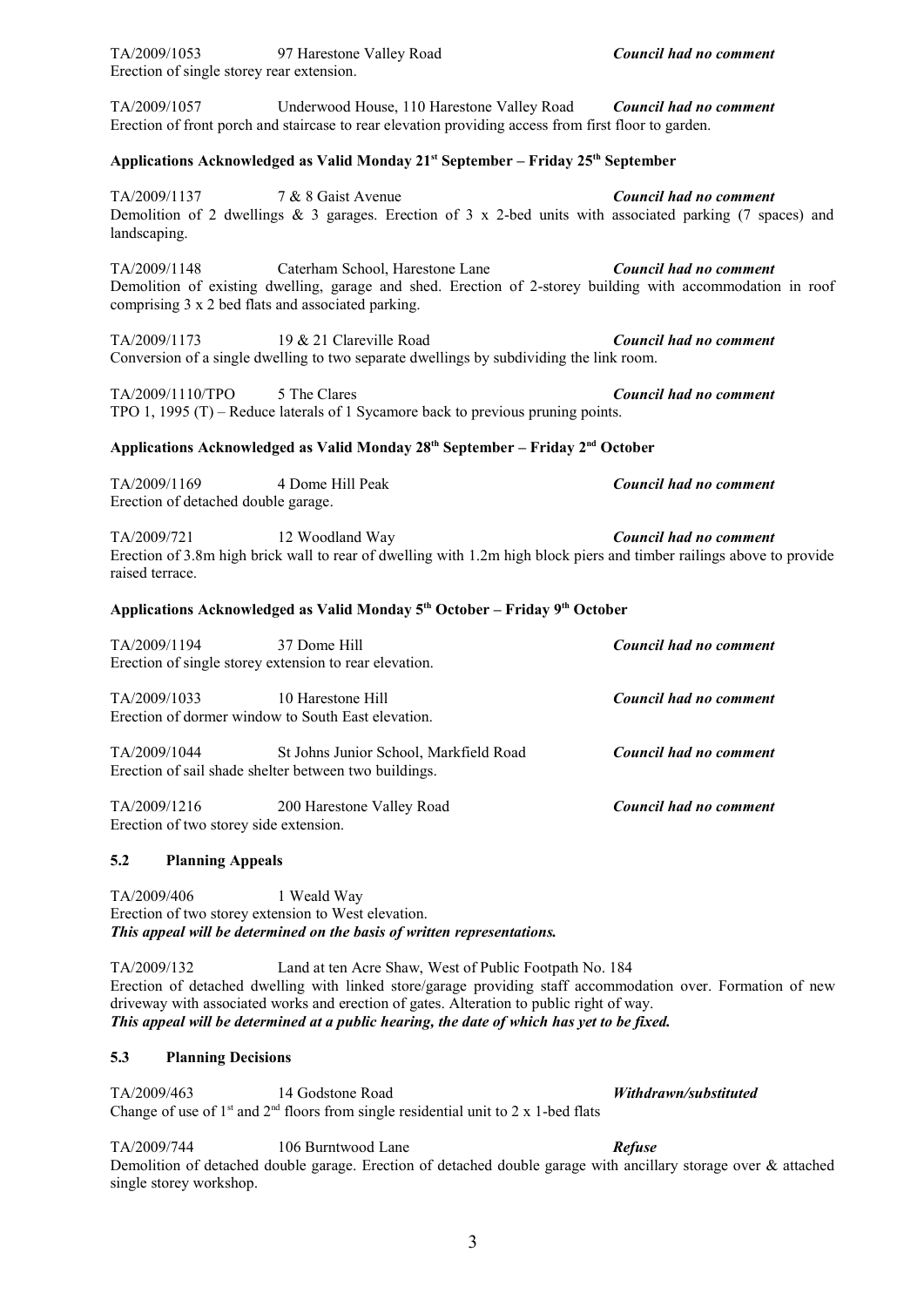TA/2009/758 44 Tupwood Lane *Approved (full)* Erection of double garage.

TA/2008/1363 50 Tupwood Lane *Appeal allowed* Demolition of existing house and garage and erection of 2 x 4 bedroom detached houses, each with integral double  $\alpha$ 

| garago.                   |                                           |                        |  |
|---------------------------|-------------------------------------------|------------------------|--|
| TA/2009/792               | Marden Lodge Primary School, Croydon Road | <i>Approved (full)</i> |  |
| Erection of two canopies. |                                           |                        |  |
|                           |                                           |                        |  |

TA/2009/815 19 Tupwood Gardens *Approved (full)* Erection of detached garage.

TA/2009/938 18 Harestone Lane *Approved (full)* Erection of three storey rear extension and dormer to rear roof slope.

TA/2009/337 126-128 Harestone Hill *Withdrawn/substituted* Demolition of existing buildings. Erection of 6 x dwellings with detached double garages.

TA/2009/828 126-128 Harestone Hill *Approved (full)* Demolition of dwellings. Erection of 9 dwellings (comprising 4 x 3 bed semi-detached dwellings, x 4 bed detached dwellings and 3 x 5 bed detached dwellings). (Outline).

### **6. Minutes of the previous meetings:**

Minutes of the previous meeting held on Wednesday  $9<sup>th</sup>$  September were agreed as a true record and signed by the Chairman.

### **7. Matters Arising**

### 1. Harestone Hill Bench

Clerk has received email from David Curl apologising for the delay in responding and advising that the utility company plans should be available in a couple of weeks time. He also suggested that the Clerk meet with Keith Fry to agree the exact location. Clerk was asked to raise the removal of the concrete stumps from the old bench.

#### 2. Harestone & Woldingham Design Guidance Study Brief

Tandridge Planning Policy Committee discussed this document at its meeting on 10<sup>th</sup> September. The Committee noted the Parish Council's comment that it would like the character appraisal of the Harestone policy area to be undertaken when the trees were in full leaf which presents a very different streetscene to that seen in winter. The District Council resolved to seek expressions of interest from consultants, send out briefs and ask for quotes. The Parish Council has asked Random Greenway to represent it at the interviews with consultants, and if he was unable, then Terry Servant.

### 3. Stafford Road Recreation Ground

As requested Clerk wrote to Tandridge stating that the Parish Council fully supports the proposed change of name to Stafford Park and that it had never stated that it is currently not supporting the change of name until the new play equipment etc has been installed. Clerk has subsequently been advised by Tandridge that the name will be changed 3. Stafford Road Recreation Ground<br>As requested Clerk wrote to Tandridge stating that the Parish Council fully supports the proposed change of name to<br>Stafford Park and that it had never stated that it is currently not sup Amenity Services. Details have subsequently received of a new play area for the Park.

#### 4. Stafford Road Flats Skip Hire

As requested the Clerk wrote to Christine Sayles advising that the Parish Council resolved that this was not part of its responsibilities and that it would set a precedent which could lead to similar requests from other sites. Tandridge DC is responsible for rubbish collection and does provide bulky rubbish clearance weekends at a number of other sites around the District, whilst Surrey CC provide tip facilities in Chaldon Road.

#### 5. Baby Changing Facilities

Councillor Hammer has spoken to the new Costa Coffee Manager asking if they would consider letting any member of the public use their changing facilities and they are happy for any member of the public to use it. Another possibility was Café Nero, which as new premises will presumably have facilities. Councillor Hammer also spoke to Shelley Fillipi about the provision of such facilities in the public toilet in Church Walk. She has advised that she does intend to refurbish the toilets and would be prepared to provide a pull down table in the Ladies. Councillor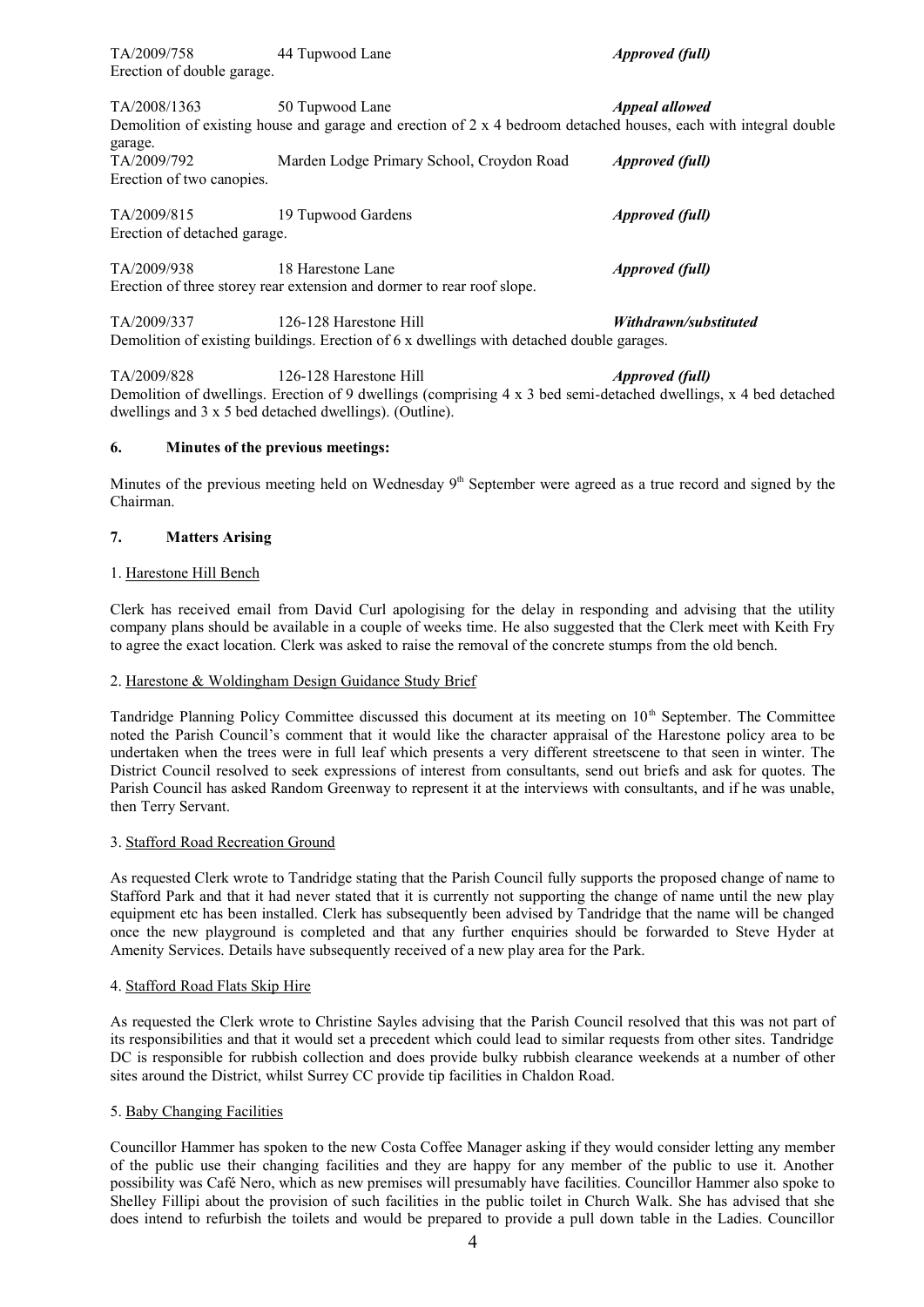Cooper has stated that once a plan has been designed, Tandridge would have a look at it and might be prepared to provide some funding. Clerk to write to see if the Council can offer any further assistance.

### 6. Citizen's Award

Clerk contacted Tandridge DC but was advised that the scheme was actually operated by Surrey CC. Clerk asked Councillor Marks to forward details of the scheme so that the Parish Council could investigate to see if it was appropriate. Councillor Lavington would speak to Tony Bouverie.

#### 7. Sustainable Communities Act Amendment Bill

Councillor Caudle confirmed that Peter Ainsworth had already signed the early day motion supporting the bill.

### 8. SCAPTC Subscriptions 2010-2011

Despite the Council's objections, the subscription scales were approved by a large majority at the SCAPTC AGM.

#### 9. Morrison's Car Park

As requested Clerk wrote to Inspector Burtenshaw to express the Council's disappointment at the statement by Police Officers in attendance that they did not have enough staff to prevent the anti social behaviour which had resulted in Morrisons closing the car park half an hour after the store closes. As a result a facility which was utilised 9. Morrison's Car Park<br>As requested Clerk wrote to Inspector Burtenshaw to express the Council's disappointment at the statement by<br>Police Officers in attendance that they did not have enough staff to prevent the anti soci unfortunate that statements are often taken out of context. Combating crime and anti-social behaviour is not only about patrols but it is also about designing out crime. She was basically being asked at the meeting to have officers patrolling the car park every night; the neighbourhood team do not have that amount of staff; they responded to many calls there. She is happy to attend a meeting pf the Parish Council to have further discussions which is probably better than an exchange of emails. If that is agreeable she would bring along the new NSO for the area, PC Jo Clarke. Clerk was asked to arrange.

#### 10. 36 Harestone Hill

probably better than an exchange of emails. If that is agreeable she would bring along the new NSO for the area, PC<br>Jo Clarke. Clerk was asked to arrange.<br>10. <u>36 Harestone Hill</u><br>Councillor Lincoln had received complaints evenings. It was believed that there were restrictions on most if not all property deeds to the effect that they should be residential only. As requested Clerk raised the matter with Tandridge. Tandridge Planning Enforcement phoned to say that they had visited the address and spoke with the owner who confirmed that his son runs a small gardening business from the address. If his son needs assistance with any job other workers arrive and park their vehicles on the drive and then depart in the son's vehicle. Tandridge has stated that the business is too small to warrant a change of use for the property and do not intend to take any further action. They have advised the owner to this effect. Councillor Lincoln suggested that the Council should go back to Tandridge and ask them to visit at 5.00pm on a Friday when all the workmen arrive to collect their wages.

### **8. Reports Part 2**

#### **8.1 Clerk's Report - Part 1 for action**

#### 1. Site of the Former Marie Curie Hospice

Tandridge Planning Policy Committee discussed the Draft Urban Design Concept Statement for the site of the former Marie Curie Hospice at its meeting on 10<sup>th</sup> September. The District Council is now inviting comments from site owners, local residents, parish councils and other groups on the possible options for reuse or redevelopment.<br>Details were forwarded to Parish Councillors by email on 2<sup>nd</sup> September under the heading Planning Policy 1. Site of the Former Marie Curie Hospice<br>Tandridge Planning Policy Committee discussed the Draft Urban Design Concept Statement for the site of the<br>former Marie Curie Hospice at its meeting on 10<sup>th</sup> September. The Distr Guidance and at the last meeting Councillors were asked to review the document and to have their comments ready for this meeting. This was deferred to the November meeting.

#### 2. Newsletter

Guidance and at the last meeting Councillors were asked to review the document and to have their comments ready<br>for this meeting. This was deferred to the November meeting.<br>2. <u>Newsletter</u><br>Councillors Caudle presented a dr Independent. Newsletters need to be delivered to the Independent's office during the week beginning 26<sup>th</sup> October.

#### 3. Local Citizens Advice Bureau

Invitation received for one or two representatives from the Parish Council to attend the Local Citizens Advice 70<sup>th</sup> Anniversary Celebration jointly hosted by Caterham & Warlingham CAB and Oxted CAB. It is being held on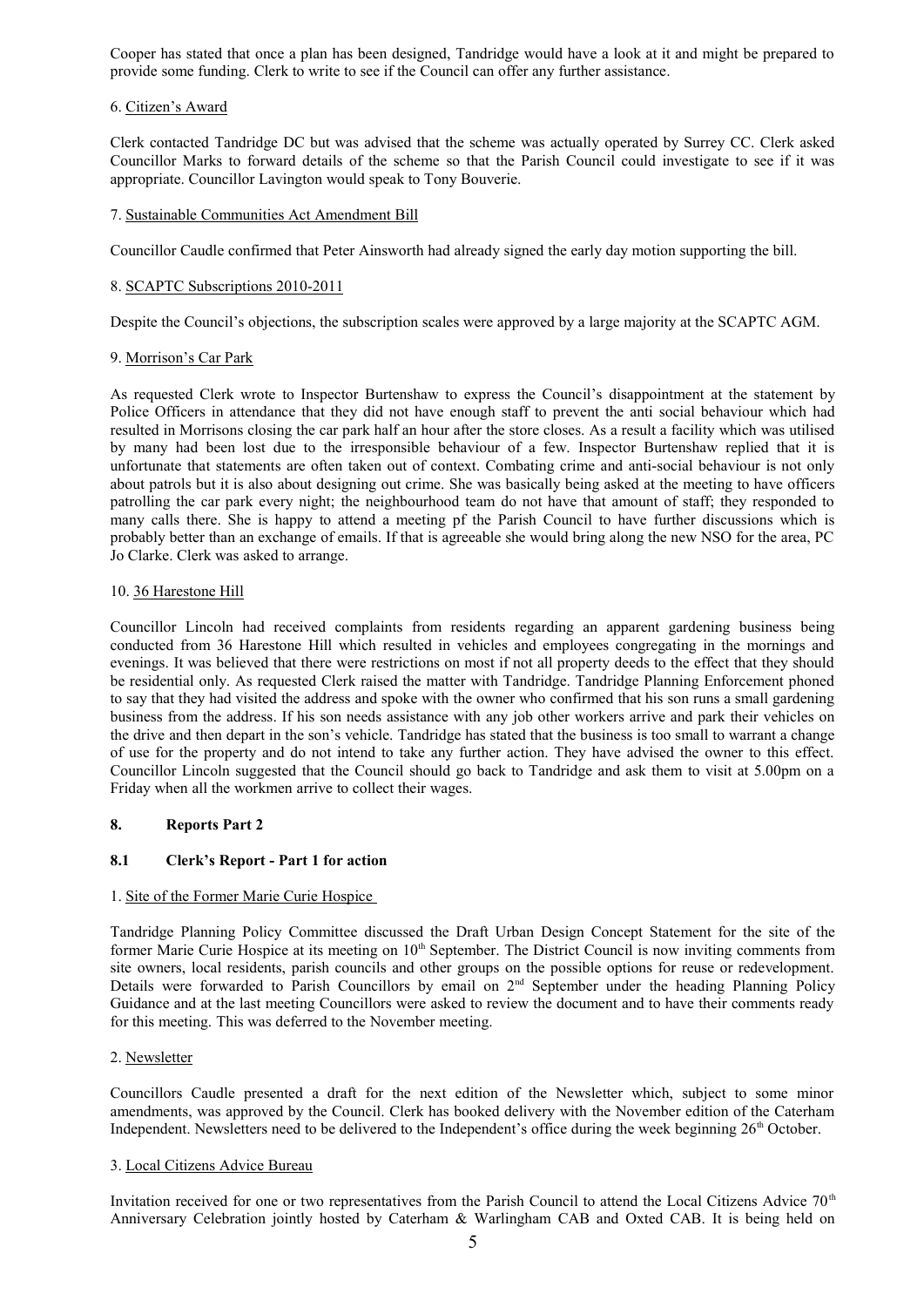Thursday  $29<sup>th</sup>$  October at 7.30pm for 8.00 – 10.00pm at the Oxted Community Hall. The format will be an "Any Questions" panel of invited guests dealing with topical issues for up to an hour followed by networking and socialising. Councillor Lavington will attend.

### 4. Remembrance Sunday

Clerk has ordered two wreaths from the British Legion Poppy Appeal for the Remembrance Day Parades on Sunday 8<sup>th</sup> November. Councillors Hammer and Lincoln will attend the service on the Hill and Councillors Caudle and Lavington the one in the Valley to lay the wreaths on behalf of the Council.

### 5. Passenger Transport Assembly

Surrey CC is currently undertaking a review of the subsidised bus network, which will look at ways to reduce the current level of subsidy but also to provide a more effective and efficient bus service. The Parish Council has received an invitation to attend on Friday  $13<sup>th</sup>$  November from 1.00pm to 4.30pm at the HG Wells centre, Woking with a sandwich lunch included. Any proposed changes will take place in stages across the county starting in September 2010, although Tandridge is not included in this initial stage. Councillor Servant to be asked if she would like to attend.

### 6. Christmas Lights

Request received from Caterham Valley Business Partnership for continued sponsorship of the Christmas Lights. £3,500 has been budgeted which is the same as last year. Council agreed in principle but expressed disappointment at the lights last year which were less than the previous year. Perhaps the lights should be concentrated in smaller area to give a better effect. Council wondered whether the local businesses were contributing to the proposed snow machines rather than the lights. The snow machines were only for three Saturdays whereas the lights were for at least a month. The Council contribution was only to be used for the lights.

#### 7. Highways Divisional Meeting

Councillor Marks has asked for a Divisional Meeting for all District Councillors in the Division of Caterham Valley along with representatives from each Parish Council to discuss issues in the Division including parking and the use of the Community Gang. This has been provisionally booked for 3rd November and was likely to be held in Oxted. Councillor Hammer will attend.

# 8. ESPLG Meeting

The next meeting will take place on 28<sup>th</sup> October at 19.30 at Tandridge District Council offices. Councillor Caudle will attend.

# **8.1 Clerk's Report – Part 2 for information**

### 1. Councillors' Allowances

Clerk was contacted by David Homewood of Tandridge DC regarding the report by the Independent Remuneration Panel concerning Parish Councillor allowances to see if the Council had considered the report and, if so, what was the outcome. Clerk responded that the Council did discuss the report and were very disappointed with the findings that the Panel could not recommend payment of an allowance for child care to a Parish Councillor despite such allowances being available to District Councillors. This was an anomaly which was very difficult to understand and it seemed unfair that a councillor should be out of pocket for being particularly active on behalf of the parish council. However the Council did take the Panel's advice and raised the matter with the NALC. However they said they could not advise councils direct and that councils must contact their County Associations in the first instance. Consequently the Council contacted SCAPTC who said that they would take it up on the Council's behalf, but to date nothing had been heard.

Subsequently Clerk contacted SCAPTC for a progress report. They advised that despite every effort, approaches by the various bodies to "the Powers" have fallen on deaf ears. They also stated that District Councillors had a lot more meetings to attend and a larger degree of statutory responsibilities to undertake, hence the wider scheme.

#### 2. Proposed Parking Restrictions in Caterham

Councillor Marks had advised the Council of proposed parking amendments in Stafford Road (including outside the Library), Commonwealth Road and Farningham Road. The Harestone Valley Road taxi rank was to be the subject of further investigation.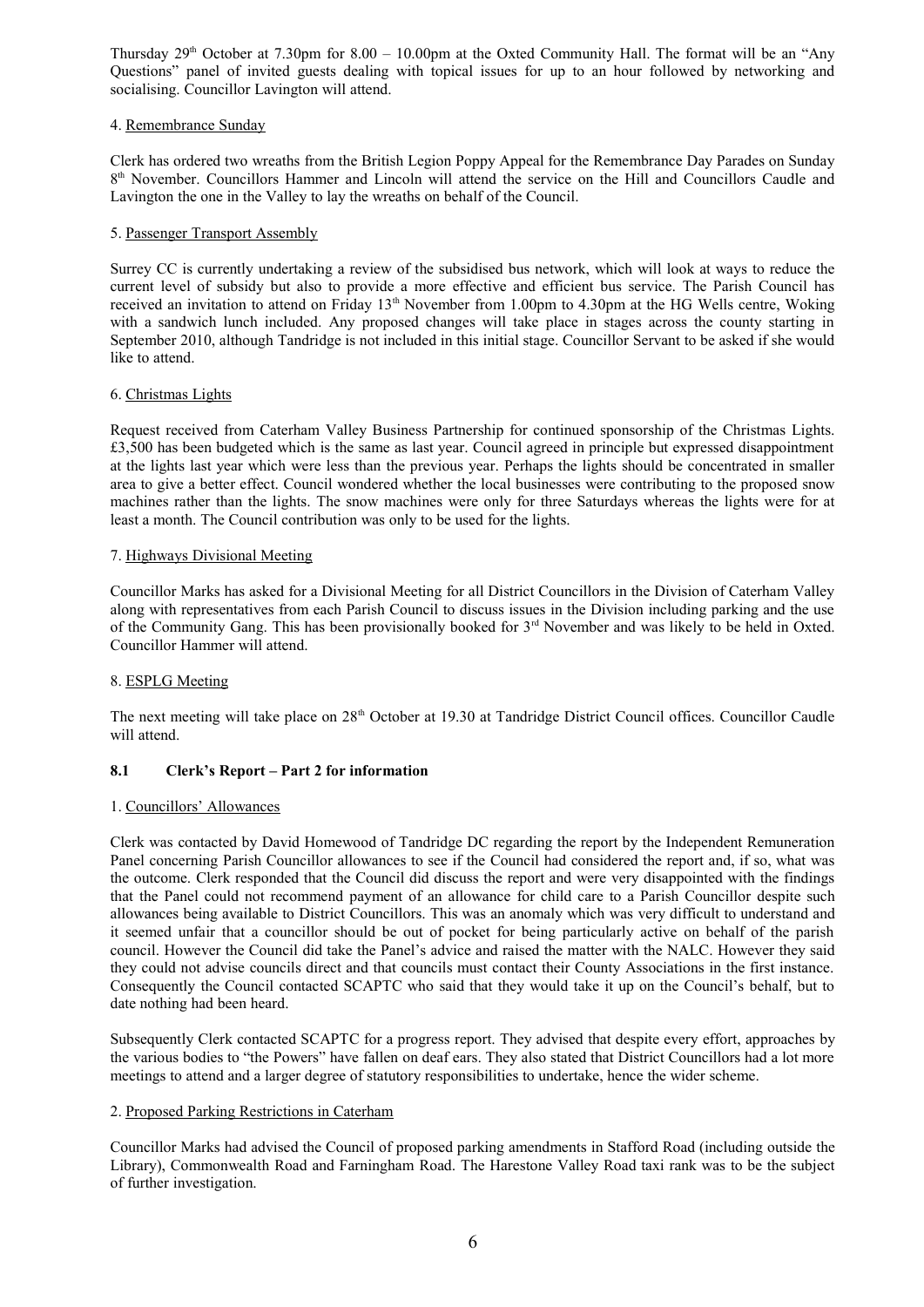#### 3. Temporary Road Closures in Caterham

Tandridge DC has approved the following temporary road closures on the occasion of the  $3<sup>rd</sup>$  Caterham (St. John's) Scouts Remembrance Day Parade on Sunday 8<sup>th</sup> November:

- Rolling closure from Scout Headquarters, Godstone Road to St. John's Church, Clareville Road 9.40 10.20am
- Return Parade from St. John's Church, Clareville Road to Scout Headquarters, Godstone Road 11.00 11.40am.

#### 4. Important Dates for your Diaries

| 14 Oct   | <b>CVPC</b> Meeting            | ALL          |
|----------|--------------------------------|--------------|
| 22 Oct   | Tandridge Planning Committee   |              |
| 26 Oct   | Caterham Festival AGM          | JC           |
| 28 Oct   | <b>ESPLG</b> Meeting           | JC           |
| 29 Oct   | Joint CAB Meeting              | PL           |
| $02$ Nov | Caterham Community Partnership | <b>BR/MD</b> |
| $03$ Nov | Highways Divisional meeting    | HН           |
| 11 Nov   | <b>CVPC</b> Meeting            | ALL          |
| $19$ Nov | Tandridge Planning Committee   |              |
| 07 Dec   | Caterham Community Partnership | <b>BR/PL</b> |
| 09 Dec   | <b>CVPC</b> Meeting            | All          |
| 17 Dec   | Tandridge Planning Committee   |              |

### **8.2 Chairman's Report**

Councillor Hammer had counter-signed a document on the proposed MUGA. Clerk was asked to ascertain whether the award of £10,000 was that which had already been received or was a new award.

Councillor Hammer had attended a CAB meeting at which it was announced that five new advisers were being trained and that Tandridge was providing funding and expanded premises.

#### **8.3 Parish Councillors' Reports**

Councillor Caudle had attended the CCPL meeting on behalf of the council and reported on the following:

- The SEEDA grant had been approved.
- A prospectus was being prepared for recruiting members.
- A group of users had approached Tandridge DC with regard to taking over the Soper Hall but could not provide a satisfactory business plan. CCPL will investigate.
- A sub-committee had been set up to co-ordinate information on the Rose & Young site and hopefully come up with proposals for its redevelopment.

Councillor Servant had forwarded a written report in which she stated that she had attended the TDC Chairman's Macmillan coffee morning and the TDC Civic Service. She had also visited the Meet Tandridge Business exhibition at Lingfield where 100 businesses exhibited and had made some contacts that could be of use to the Parish Council

#### **9. Finance**

#### 9.1 Payment of Accounts

The following cheques were signed at the meeting :

| Caterham URC                     | Room hire                     | £26.00    |
|----------------------------------|-------------------------------|-----------|
| de Stafford School               | Donation                      | £1,000.00 |
| <b>BDO Stoy Hayward</b>          | <b>Audit Fees</b>             | £155.25   |
| W. Ridley                        | Net Salary & office allowance | £427.26   |
| Gillett & Johnston (Croydon) Ltd | Clock maintenance contract    | £501.40   |
|                                  |                               |           |

Petty Cash payments made since last meeting:

| W H Smith | Copy paper | £14.97 |
|-----------|------------|--------|
|           |            |        |

9.2 Review of Expenditure 2009-10